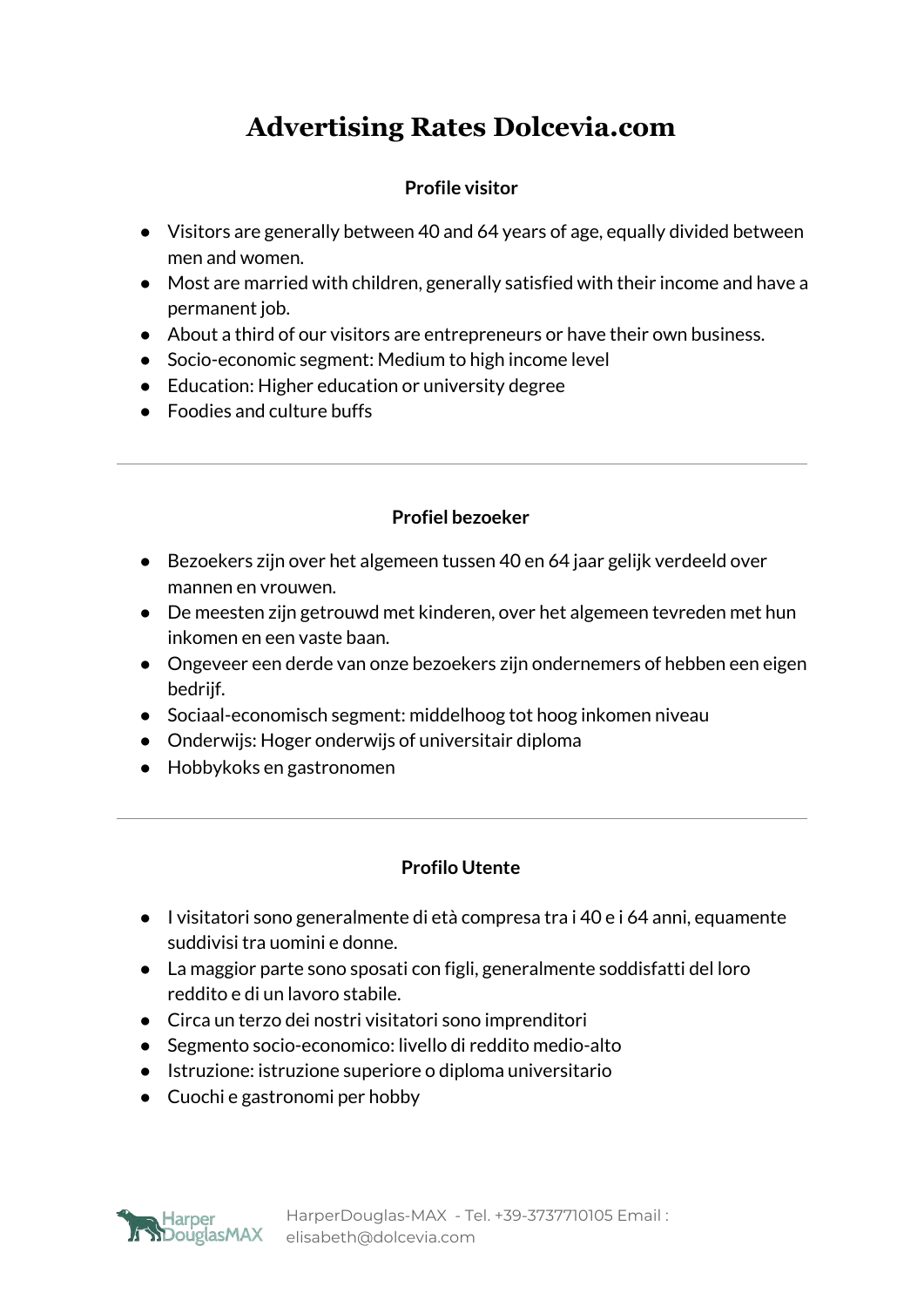## **Rates 2021 Dolcevia.com**

*For CPM contracts, a minimum purchase of €116.50 (5000 views) applies.* 

| <b>Type</b>                                                                    | <b>Formaat</b>                                                                                  | Prices in $\epsilon$ |
|--------------------------------------------------------------------------------|-------------------------------------------------------------------------------------------------|----------------------|
| Standard Banner/advert                                                         | Normal                                                                                          | 23.30 CPM            |
| High Impact Banner/advert                                                      | 'Above the fold'                                                                                | 50%<br>$+$           |
| Link in article, non exclusive                                                 | New article                                                                                     | 125.00               |
| Link in article, average impact,<br>non exclusive                              | Existing article (ranking 10<br>or higher)                                                      | 200.00               |
| Link in article, high impact,<br>non exclusive                                 | Existing article (ranking<br>$1-10$                                                             | 350.00               |
| Branded content, exclusive,<br>max. 2 branded links, 'do<br>follow'            | New article                                                                                     | 275.00               |
| Branded content, exclusive,<br>max. 2 branded links, 'do<br>follow'            | New articles, rate from 2 - 5<br>articles                                                       | 250.00               |
| Newsletter                                                                     | <b>Branded content artikel</b>                                                                  | 100.00               |
| Newsletter                                                                     | Banner one time                                                                                 | 275.00               |
| Newsletter                                                                     | Banner 3 placements or<br>more, per placement                                                   | 175.00               |
| Special edition (truffles,<br>winter editions e.d.)                            | Participation, conditions on<br>request, can differ per<br>edition, price starting from<br>325. | 325.00               |
| Additional placement on<br>English pages Dolcevia (2020)<br>at dolcevia.com/en | Translation & placement of<br>article                                                           | 50%<br>$+$           |

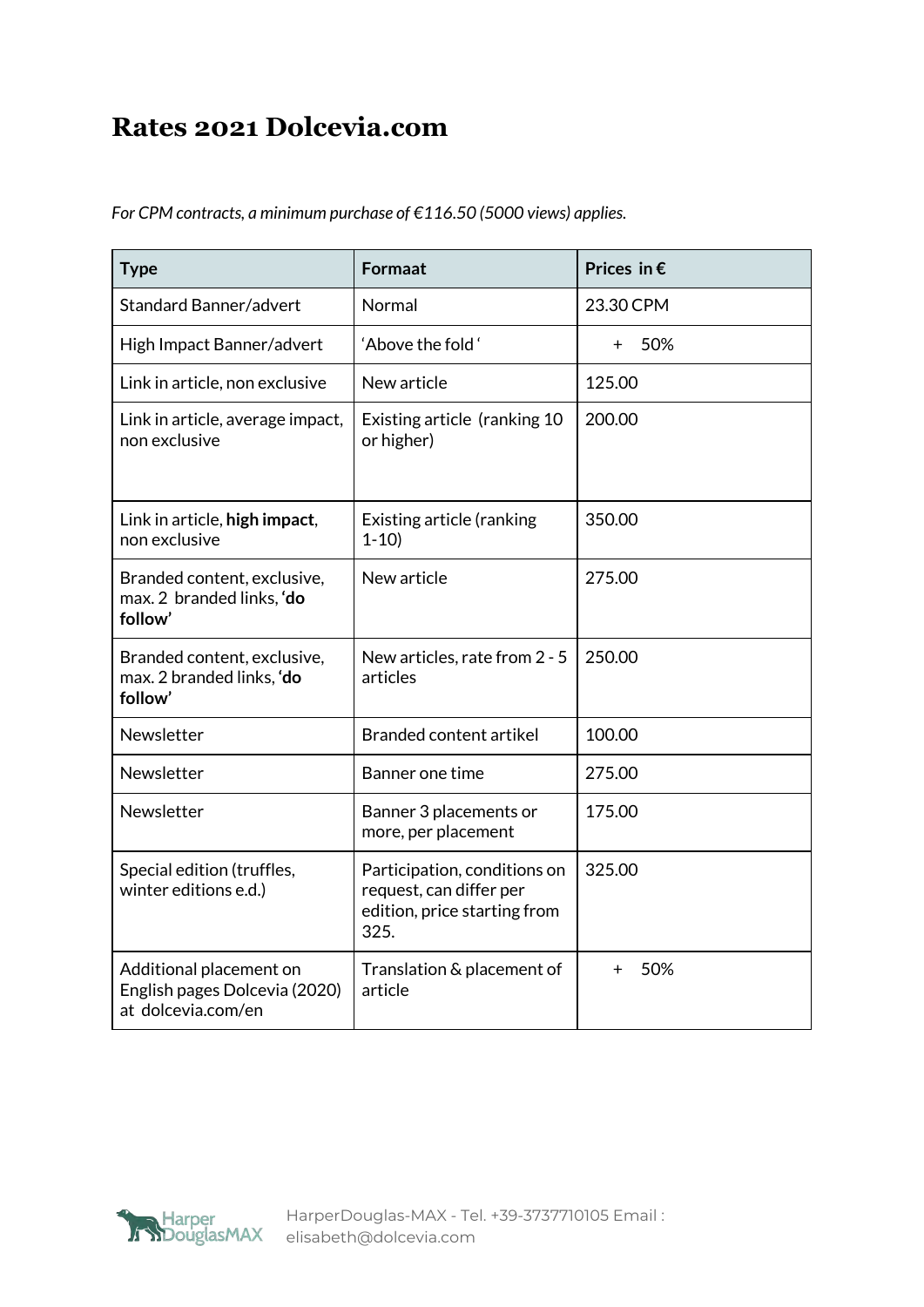

HarperDouglas-MAX LLC - Tel. +39-331 773 4959 Email :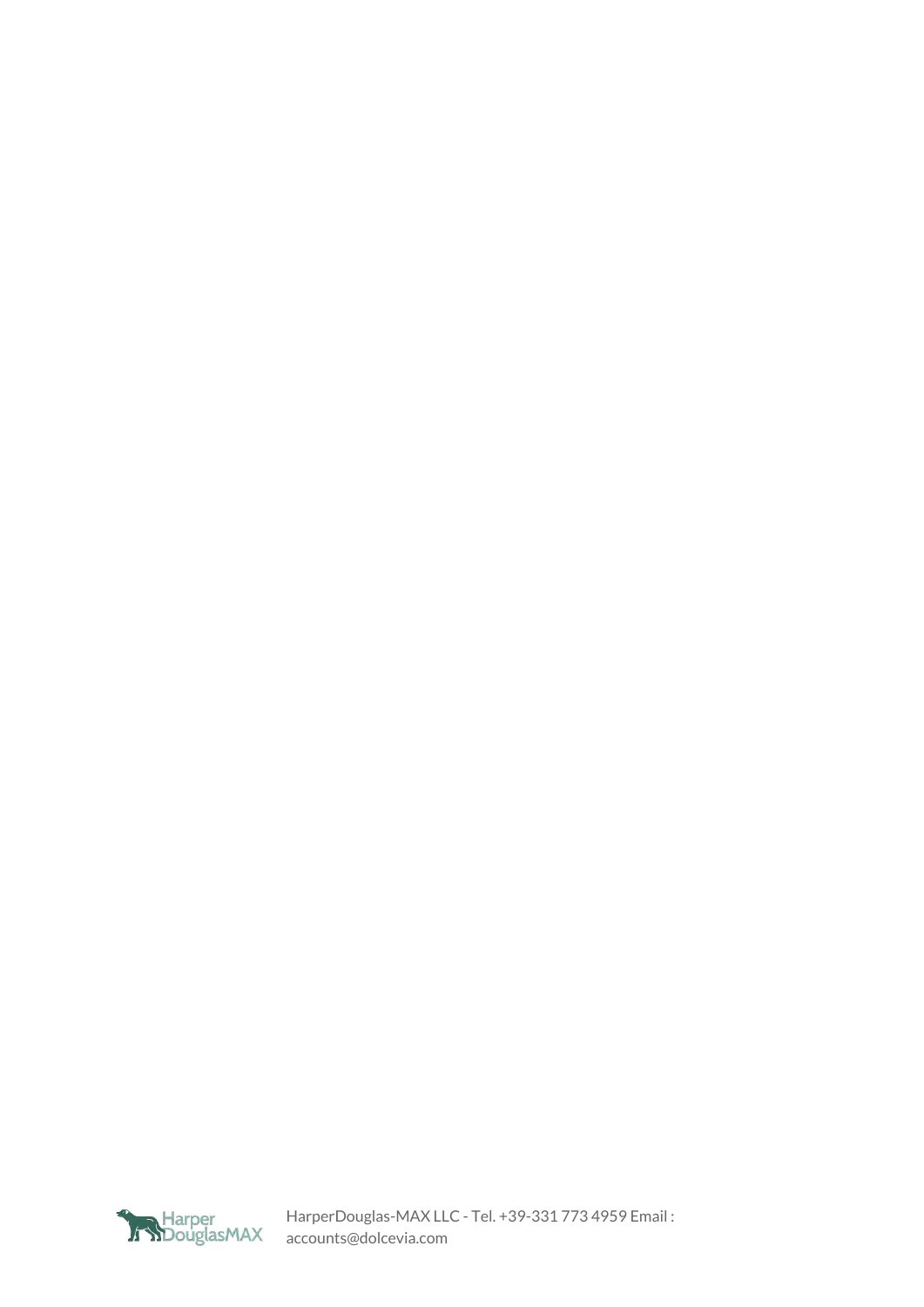## **Tarieven 2021 Dolcevia.com**

| <b>Type</b>                                                             | <b>Formaat</b>                                                                  | Basisprijs in $\epsilon$ |
|-------------------------------------------------------------------------|---------------------------------------------------------------------------------|--------------------------|
| Standaard<br>Banner/advertentie                                         | Normaal                                                                         | 23.30 CPM                |
| High Impact<br>Banner/advertentie                                       | 'Boven de vouw'                                                                 | 50%<br>$\ddag$           |
| Link in artikel, niet exclusief                                         | Nieuw artikel                                                                   | 125.00                   |
| Link in artikel, gemiddelde<br>impact, niet exclusief                   | Bestaand artikel (ranking 10<br>of hoger)                                       | 200.00                   |
| Link in artikel, high impact,<br>niet exclusief                         | Bestaand artikel (ranking<br>$1 - 10$                                           | 350.00                   |
| Branded content, exclusief,<br>max. 2 commerciële links, 'do<br>follow' | Nieuw, 1 artikel                                                                | 275.00                   |
| Branded content, exclusief,<br>max. 2 commerciële links, 'do<br>follow' | Nieuw, 2 - 5 artikels                                                           | 250.00                   |
| Nieuwsbrief                                                             | <b>Branded content artikel</b>                                                  | 100.00                   |
| Nieuwsbrief                                                             | Banner eenmalig                                                                 | 275.00                   |
| Nieuwsbrief                                                             | Banner 3 plaatsingen of<br>meer, per plaatsing                                  | 175.00                   |
| Special edition (truffel,<br>winter e.d.)                               | Deelname, condities op<br>aanvraag, kan verschillen per<br>uitgave, prijs vanaf | 325.00                   |
| Engelstalige editie Dolcevia,<br>(meelopend)                            | Vertaling & plaatsing van<br>artikel                                            | 50%<br>$+$               |

*Voor CPM contracten geldt een minimum afname van* €*116.50 (5000 views).* 



HarperDouglas-MAX LLC - Tel. +39-331 773 4959 Email : accounts@dolcevia.com